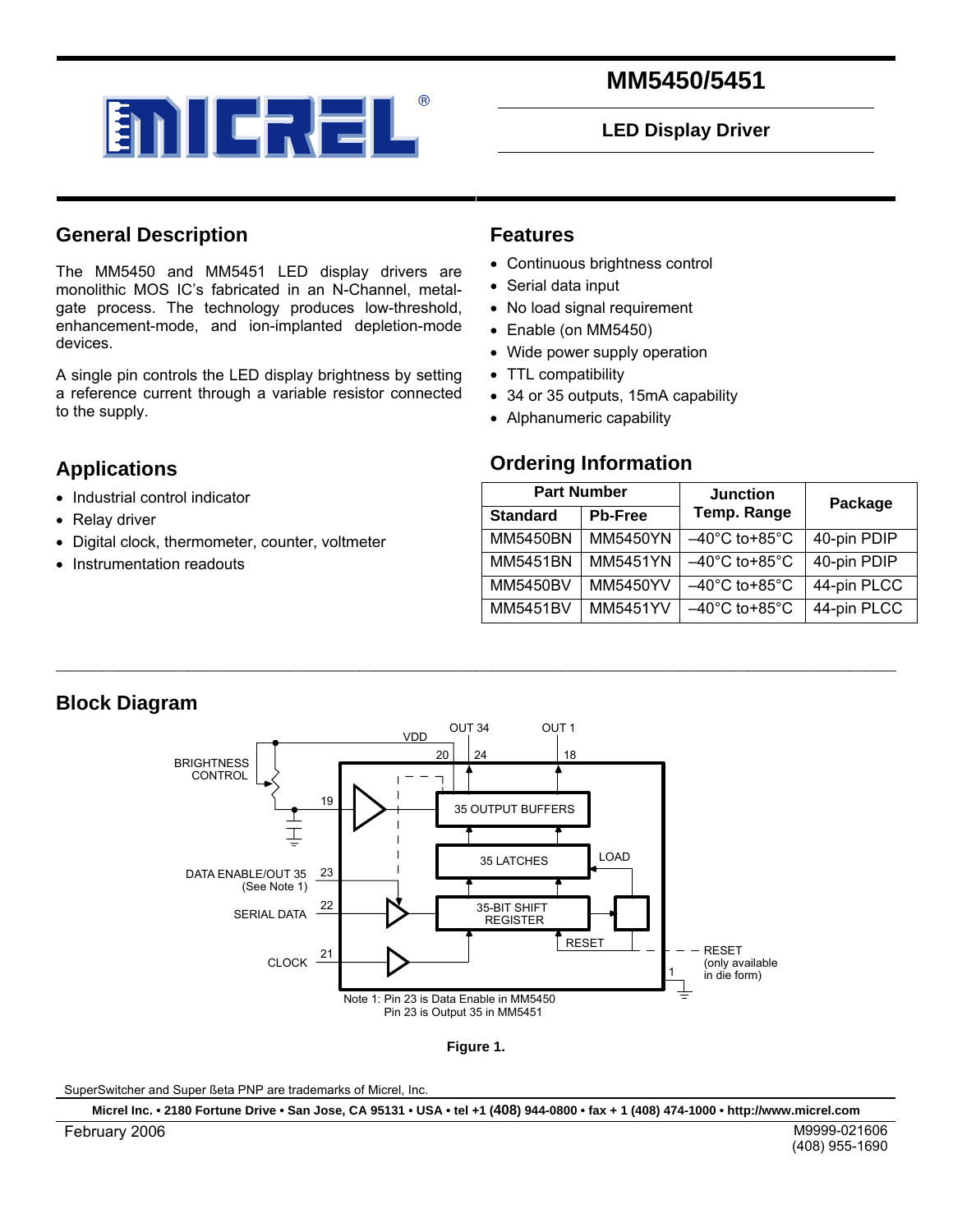# **Connection Diagram: Die**



**Figure 2.** 

# **Connection Diagram: Dual-in-line Package**



**Figure 3a, 3b.**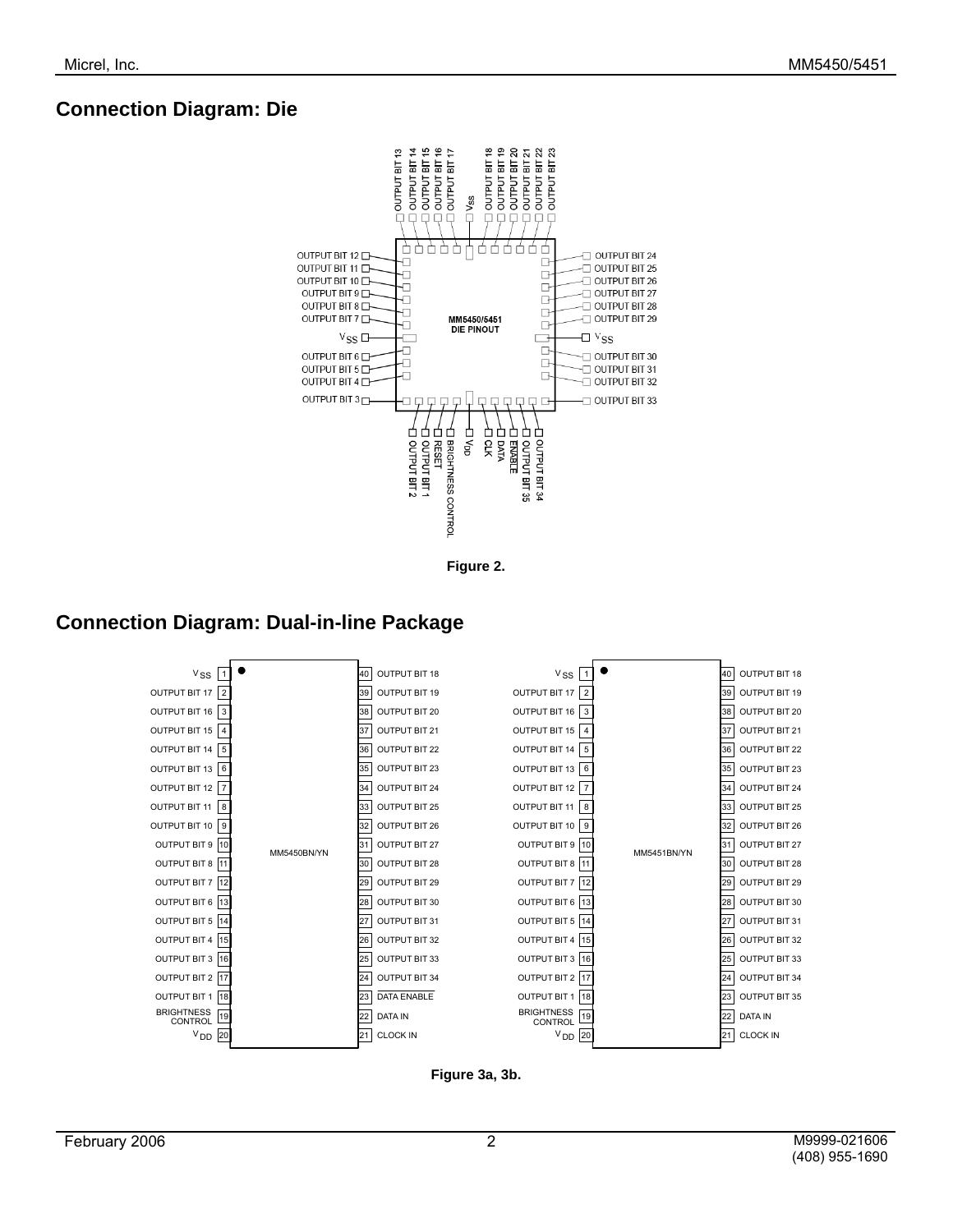# **Connection Diagram: Plastic Leaded Chip Carrier**



**Figure 4a, 4b.**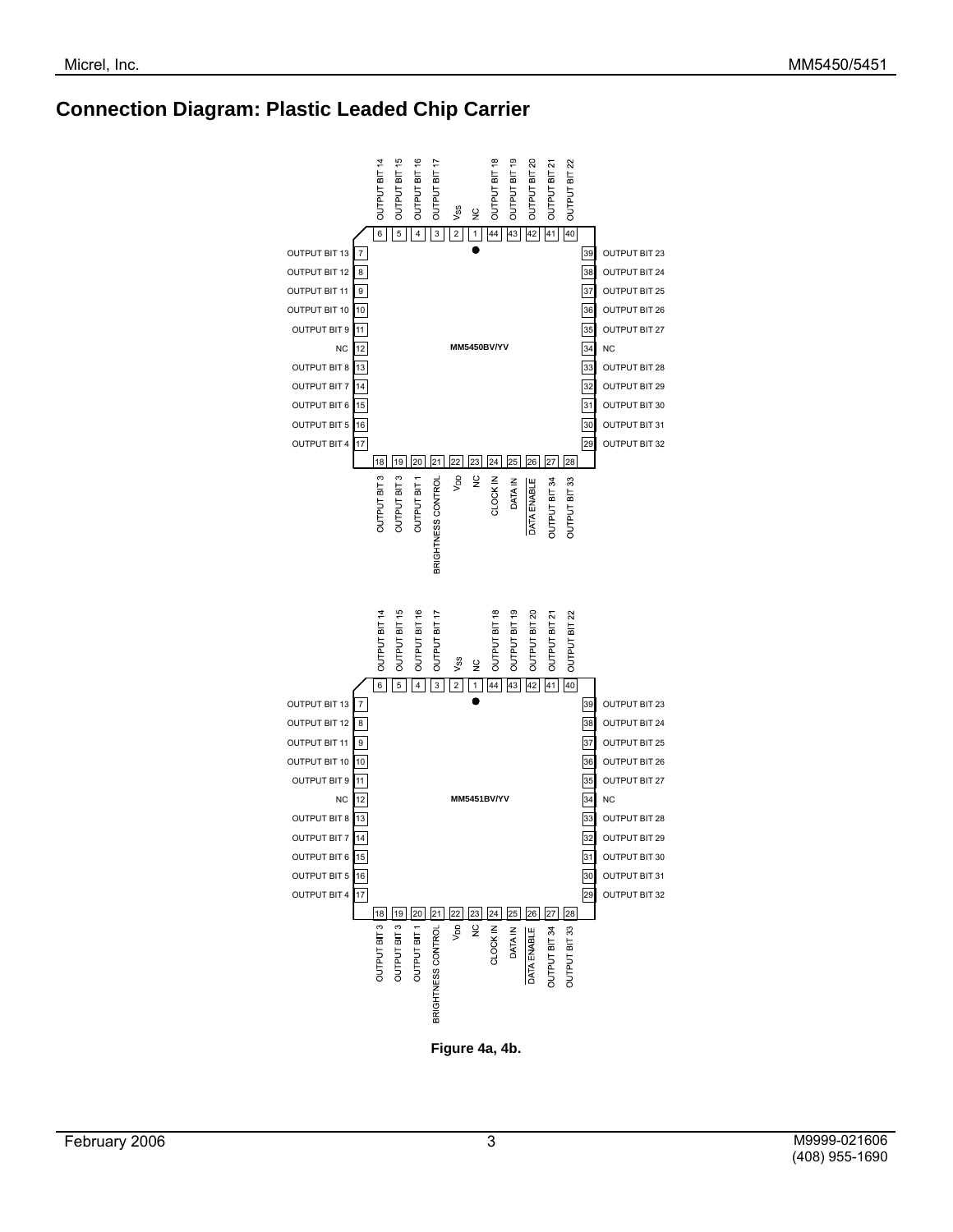#### **Absolute Maximum Ratings**

| Power Dissipation                           |  |
|---------------------------------------------|--|
|                                             |  |
|                                             |  |
|                                             |  |
|                                             |  |
| Lead Temperature (soldering, 10sec.) +300°C |  |

# **Operating Ratings**

| Ambient Temperature Range $(T_A)$ -40°C to +85°C |
|--------------------------------------------------|

## **Electrical Characteristics**

 $4.5V \leq V_{DD} \leq 11V$ ,  $V_{SS} = 0V$ ; T<sub>A</sub> = 25°C, **bold** values indicate –40°C ≤ T<sub>A</sub> ≤ +85°C, unless otherwise noted.

| Symbol           | <b>Parameter</b>                        | <b>Condition</b>                                                                                                                              | Min                          | <b>Typ</b> | Max                                       | <b>Units</b>   |
|------------------|-----------------------------------------|-----------------------------------------------------------------------------------------------------------------------------------------------|------------------------------|------------|-------------------------------------------|----------------|
|                  | Power Supply Current                    | $-25^{\circ}$ C to +85 $^{\circ}$ C, excluding output loads<br>$-40^{\circ}$ C to +85 $^{\circ}$ C, excluding output loads                    |                              |            | 8.5<br>10                                 | mA<br>mA       |
| $V_{L}$<br>Vн    | Data Input Voltage                      | logic-0 level, $\pm$ 10 µA input bias<br>logic-1 level, $4.75V \le V_{DD} \le 5.25V$<br>$V_{DD}$ > 5.25V                                      | $-0.3$<br>2.2<br>$V_{DD}$ -2 |            | 0.8<br><b>V</b> <sub>DD</sub><br>$V_{DD}$ | V<br>V<br>V    |
|                  | <b>Brightness Control Input Current</b> | Note 2                                                                                                                                        | 0                            |            | 0.75                                      | mA             |
|                  | <b>Output Sink Current</b>              | segment off, $V_{OUT} = 3.0V$                                                                                                                 |                              |            | 10                                        | μA             |
|                  |                                         | segment on, $V_{\text{OUT}} = 1.8V$ , Note 3<br>brightness input = $0\mu A$<br>brightness input = $100\mu A$<br>brightness input = $750\mu A$ | 0<br>2.0<br>15               | 2.7        | 10<br>25                                  | μA<br>mA<br>mA |
|                  | <b>Brightness Control Input Voltage</b> | input current = $750 \mu A$                                                                                                                   | 3.0                          |            | 4.3                                       | V              |
|                  | <b>Output Matching</b>                  | Note 1                                                                                                                                        |                              |            | ±20                                       | $\frac{0}{0}$  |
| $f_{\rm C}$      | <b>Clock Input Frequency</b>            | <b>Notes 5, 6</b>                                                                                                                             |                              |            | 500                                       | kHz            |
| $t_{H}$          | Clock Input High Time                   | <b>Notes 5, 6</b>                                                                                                                             | 950                          |            |                                           | ns             |
| $t_L$            | Clock Input Low Time                    | <b>Notes 5, 6</b>                                                                                                                             | 950                          |            |                                           | ns             |
| $t_{DS}$         | Data Input Setup Time                   |                                                                                                                                               | 300                          |            |                                           | ns             |
| $t_{DH}$         | Data Input Hold Setup Time              |                                                                                                                                               | 300                          |            |                                           | ns             |
| t <sub>DES</sub> | Data Enable Input Setup Time            |                                                                                                                                               | 100                          |            |                                           | ns             |
|                  | <b>Reset Pad Current</b>                | die                                                                                                                                           | 8                            |            | 8                                         | μA             |

#### **Notes:**

1. Output matching is calculated as the percent variation  $(I_{MAX} + I_{MIN}) / 2$ .

2. With a fixed resistor on the brightness input pin, some variation in brightness will occur among devices.

3. See Figures 7, 8 and 9 for recommended operating conditions and limits. Absolute maximum for each output should be limited to 40mA.

4.  $V_{\text{OUT}}$  should be regulated by user. See Figures 8 and 9 for allowable  $V_{\text{OUT}}$  vs.  $I_{\text{OUT}}$  operation.

5. AC input waveform specification for test purpose:  $t<sub>R</sub> \le 200$ ns,  $t<sub>F</sub> \le 20$ ns, f = 500kHz, 50% ±10% duty cycle.

6. Clock input rise and fall times must not exceed 300ns.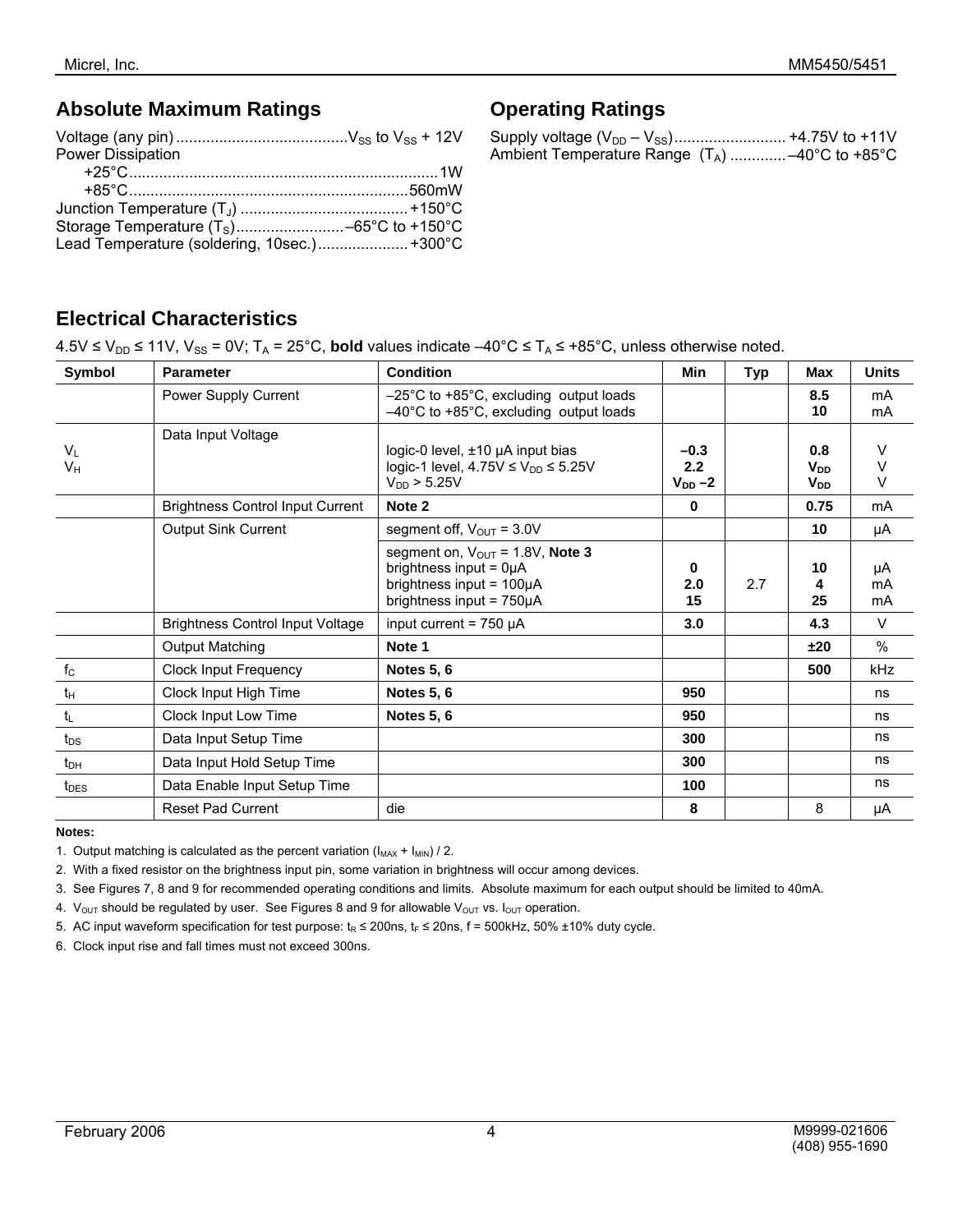# **Functional Description**

The MM5450 and MM5451 were designed to drive either 4- or 5-digit alphanumeric LED displays with the added benefit of requiring minimal interface with the display or data source.

Data is transferred serially via 2 signals; clock and serial data. Data transfer without the added inconvenience of an external load signal is accomplished by using a format of a leading "1"followed by the allowed 35 data bits. These 35 data bits are latched after the 36th has been transferred. This scheme provides non multiplexed, direct drive to the LED display. Characters currently displayed (thus, data output) changes only if the serial data bits differ from those previously transferred.

The MIC37252 regulator is fully protected from damage due to fault conditions. Current limiting is provided. This limiting is linear; output current during overload conditions is constant. Thermal shutdown disables the device when the die temperature exceeds the maximum safe operating temperature. Transient protection allows device (and load) survival even when the input voltage spikes above and below nominal. The output structure of these regulators allows voltages in excess of the desired output voltage to be applied without reverse current flow.

Control of the output current for LED displays provides for the display brightness. To prevent oscillations, a 1nF capacitor should be connected to pin 19, brightness control.

The block diagram is shown in Figure 1. For the MIC5450, the /DATA ENABLE is a metal option and is used instead of the 35th output. The output current is typically 20-times greater that the current into pin 19, which is set by an external variable resistor.

There is an external reset connection shown which is available on unpackaged (die) only. Figure 2 illustrates the die pad locations for bonding in "chip on board" applications.

Figure 5 shows the input data format. A leading "1" is followed by 35 bits of data. After the 36th had been transferred, a LOAD signal is generated synchronously with the clock high state. This loads the 35 bits of data into the latches. The low side of the clock is used to generate a RESET signal which clears all shift registers for the next set of data. All shift registers are static master-slave, with no clear for the master portion of the first register, allowing continuous operation.

There must be a complete set of 36 clocks or the shift registers will not clear.

When the chip first powers ON, an internal power ON reset signal is generated which resets all registers and all latches. The START bit and the first clock return the chip to its normal operation.

Figure 3 and 4 show the pinout of the MIC5450 and MIC5451. Bit 1 is the first bit following the start bit and it will appear on pin 18. A logical "1" at the input will turn on the appropriate LED.

Figure 5 shows the timing relationships between data, clock and /DATA ENABLE. A maximum clock frequency of 0.5MHz is assumed.

For applications where a lesser number of outputs are used, it is possible to either increase the current per output, or operate the part at higher than 1V  $V_{OUT}$ . The following equation can be used for calculations.

 $T_J$  = (V<sub>OUT</sub>) (I<sub>LED</sub>) (No. of segments) (124°C/W) + T<sub>A</sub>

where:

 $T_{\text{J}}$  = junction temperature + 150°C max

 $V_{\text{OUT}}$  = the voltage at the LED driver outputs

 $I_{\text{LED}}$  = the LED current

124°C/W = thermal resistance of the package

 $T_A$  = ambient temperature

The above equation was used to plot Figures 7–9.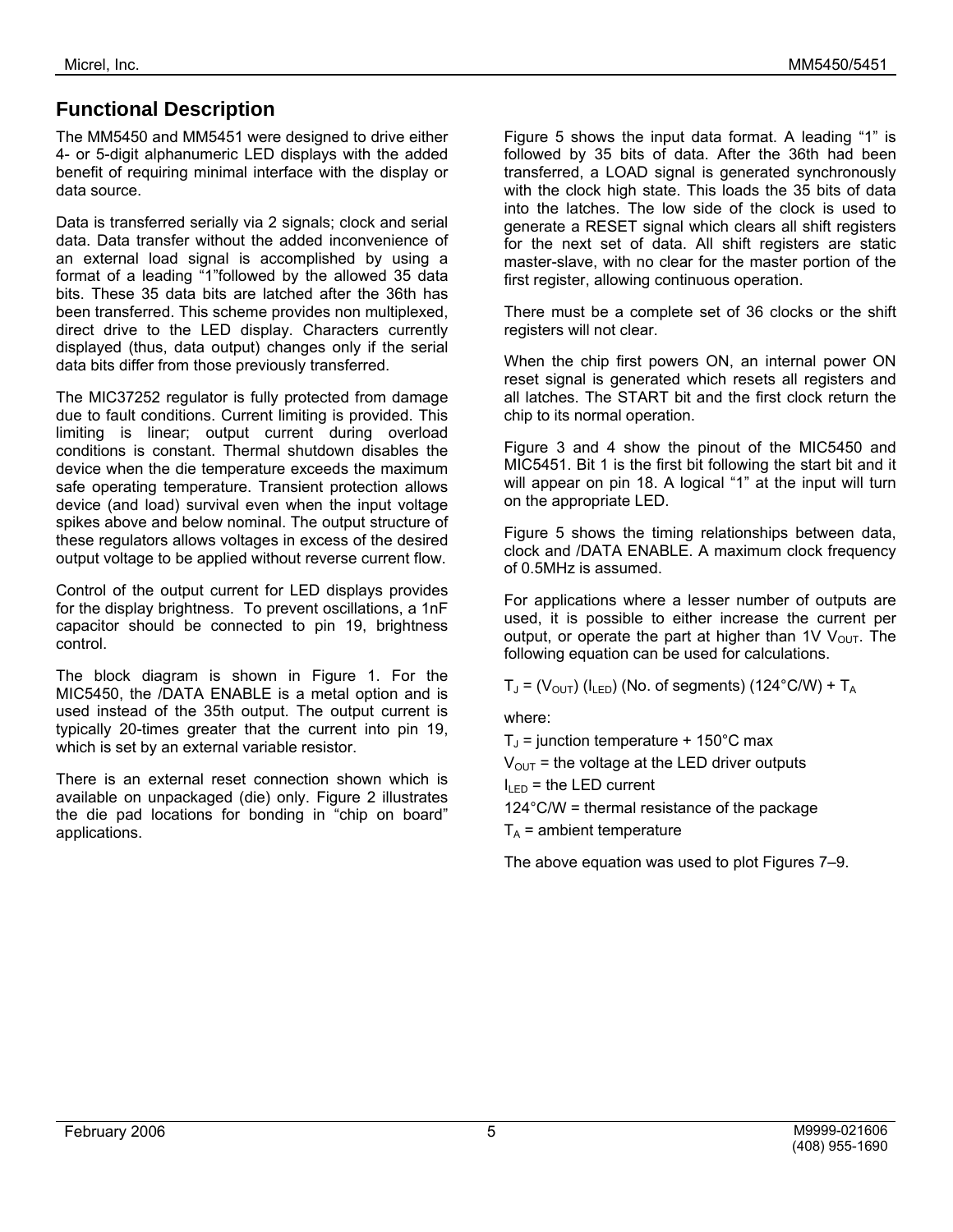





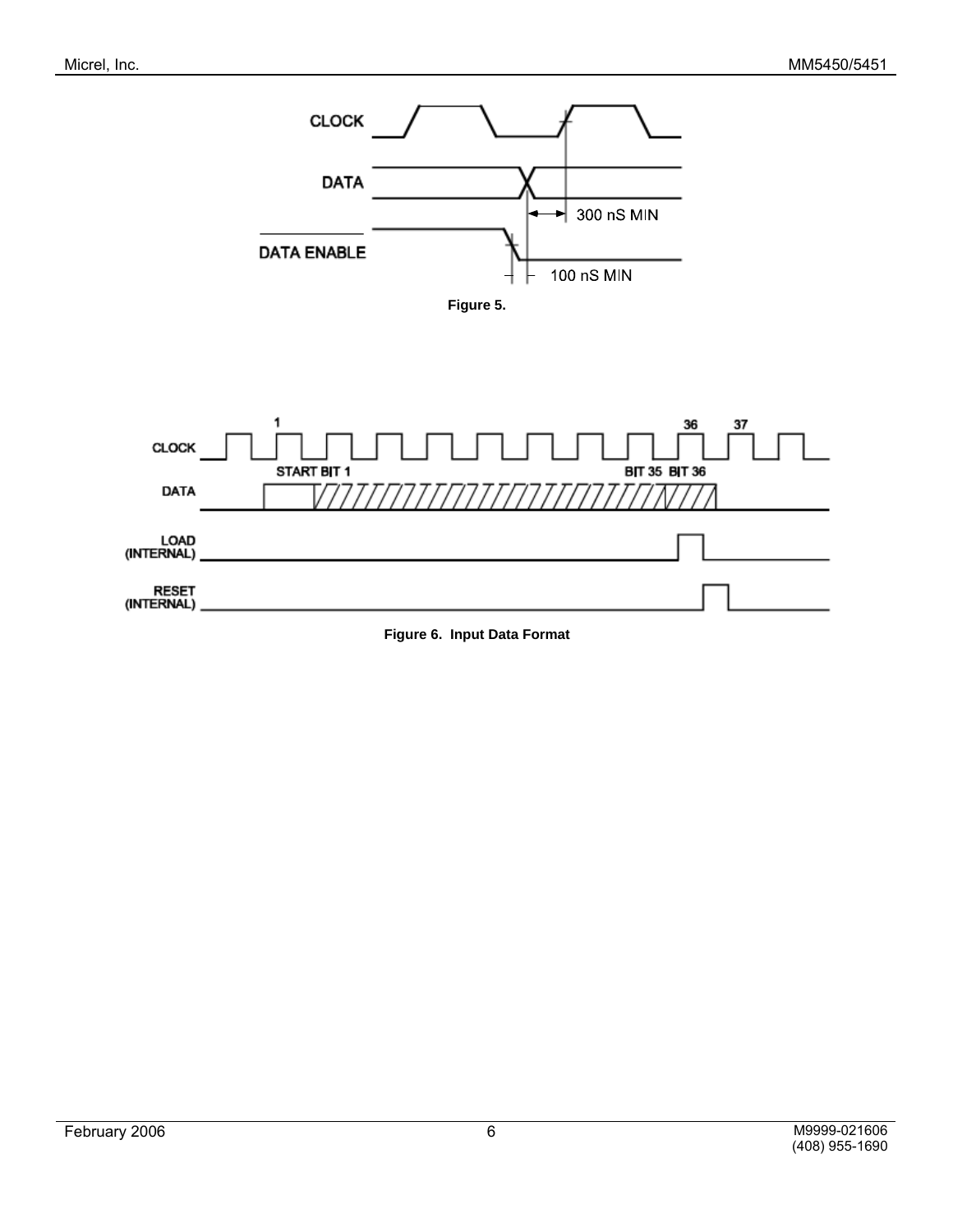# **Typical Performance Characteristics**



**Figure 9.**



 **Brightness Control** 



Figure 10. Typical Application of Constant Current Figure 11. Brightness Control Varying the Duty Cycle

**Typical Applications**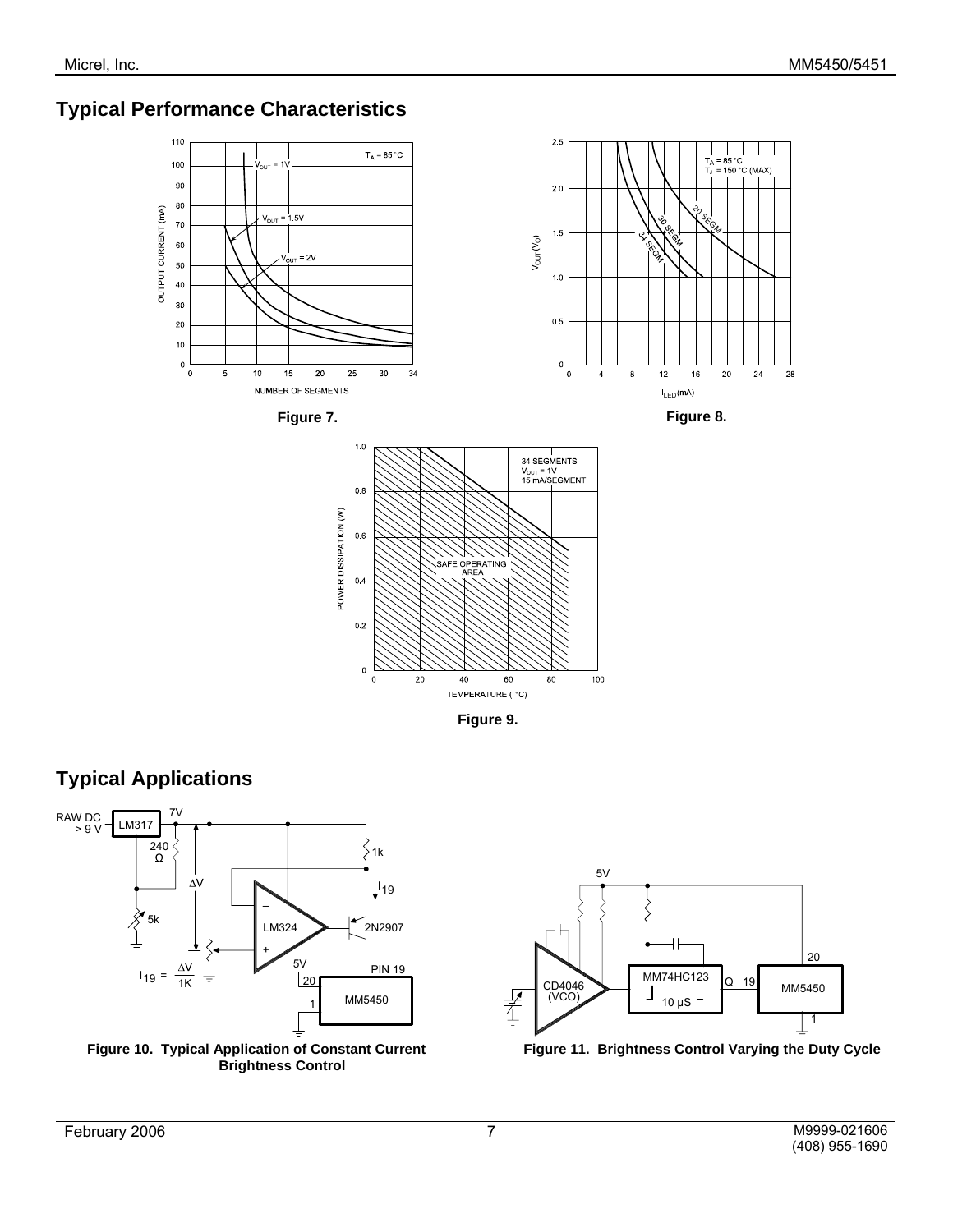# **Typical Applications**



**Figure 12. Basic Electronically Tuned Radio System** 



**Figure 13. Duplexing 8 Digits with One MM5450**